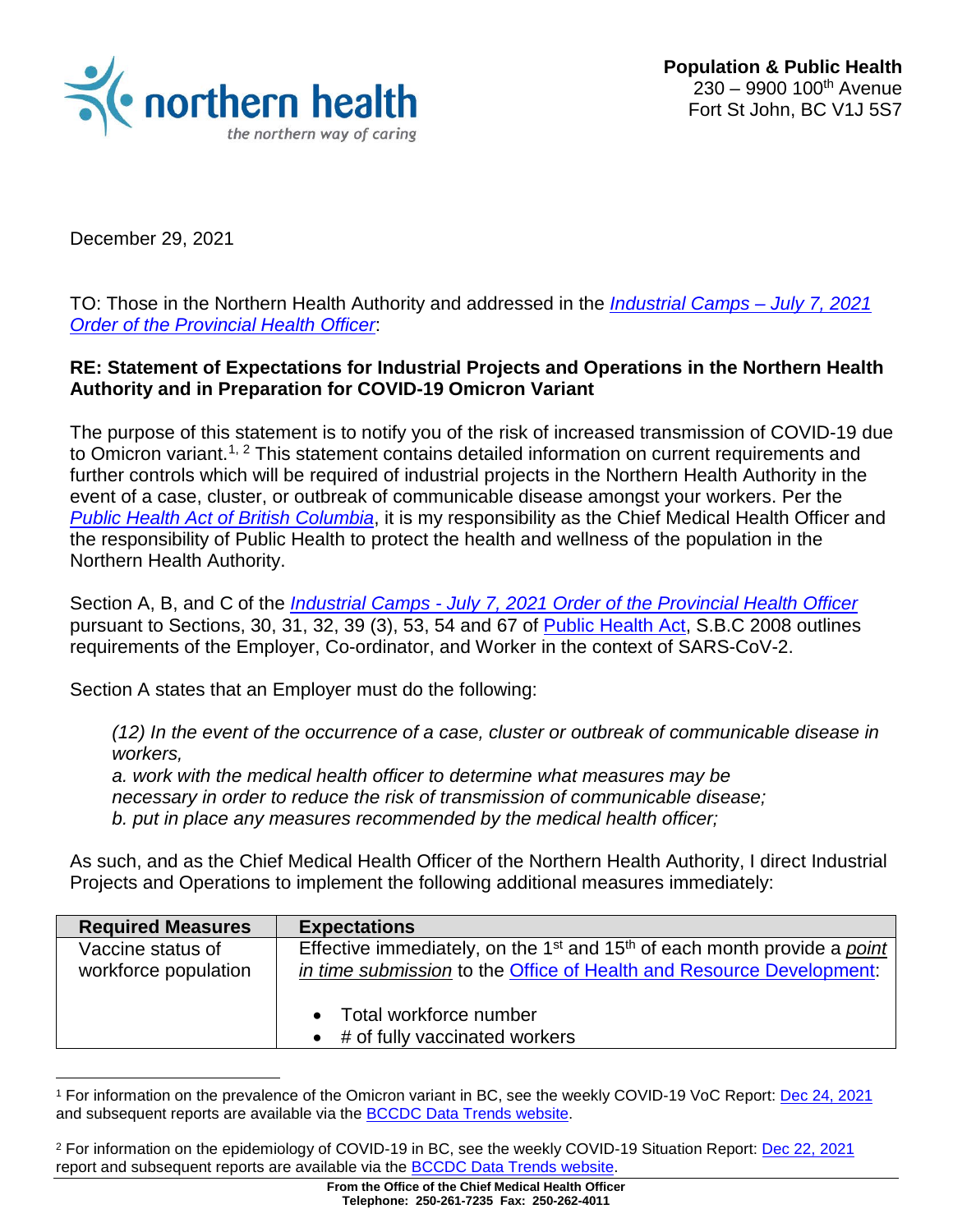|                                                                                        | • # of partially vaccinated workers<br># of unvaccinated workers<br># of workers declining to disclose status<br>$\bullet$                                                                                                                                                                                                                                                                                                |
|----------------------------------------------------------------------------------------|---------------------------------------------------------------------------------------------------------------------------------------------------------------------------------------------------------------------------------------------------------------------------------------------------------------------------------------------------------------------------------------------------------------------------|
| Workforce projection <sup>3</sup>                                                      | Effective immediately, on the 15 <sup>th</sup> of each month provide a three-month<br>workforce projection by weekly increment.                                                                                                                                                                                                                                                                                           |
| Prepare for high<br>transmission of<br>COVID-19                                        | By January 10, 2022 complete and submit to the <b>Office of Health and</b><br>Resource Development the scenario planning template (attached) for<br>two scenarios:                                                                                                                                                                                                                                                        |
|                                                                                        | 30% of workforce population infected or isolated<br>Site shutdown and phased restart<br>$\bullet$                                                                                                                                                                                                                                                                                                                         |
| Implementation of<br>recommendations<br>where possible                                 | Review the provided list of recommendations and implement as<br>practicable.                                                                                                                                                                                                                                                                                                                                              |
| Manage onsite<br>transmission of<br>communicable<br>diseases within your<br>workforces | Per the <i>Workers Compensation Act, Part 2, Division 4</i> , it is expected<br>that employers will ensure the health and safety of workers present at<br>a workplace. Onsite transmission demonstrates that controls have<br>failed. COVID-19 cases on the site are investigated to understand the<br>source of exposure and where transmission is identified or suspected,<br>those failures are rectified immediately. |
| Updated list of key<br>contacts for COVID-19<br>management                             | By January 10, 2022 complete and submit to the <b>Office of Health and</b><br>Resource Development an updated list of key contacts for COVID-19<br>management and contact information. Provide prompt update of any<br>changes to key contacts. Northern Health should face no delay in<br>determiming a contact person in the event of a case, cluster, or<br>outbreak.                                                  |
| Legislation for paid<br>COVID-19 vaccination<br>leave now in force                     | Per the <b>BC Employment Standards Act</b> , workers are eligible to up to<br>three hours of paid leave to get each dose of their COVID-19 vaccine<br>(retroactive to April 19, 2021).                                                                                                                                                                                                                                    |
| <b>Onsite Medical Care</b>                                                             | Medical resources on site are sufficient to attend to the medical<br>management of COVID-19 cases.                                                                                                                                                                                                                                                                                                                        |
|                                                                                        | Per Occupational Health and Safety Regulation, Section 3.16, conduct<br>an appropriate risk assessment to determine the type and quantity of<br>equipment, supplies, facilities, first aid attendants considering the<br>circumstance of the current COVID-19 pandemic.                                                                                                                                                   |

 $\overline{a}$ 

<span id="page-1-0"></span><sup>3</sup> Workforce includes all workers attached to the site/location.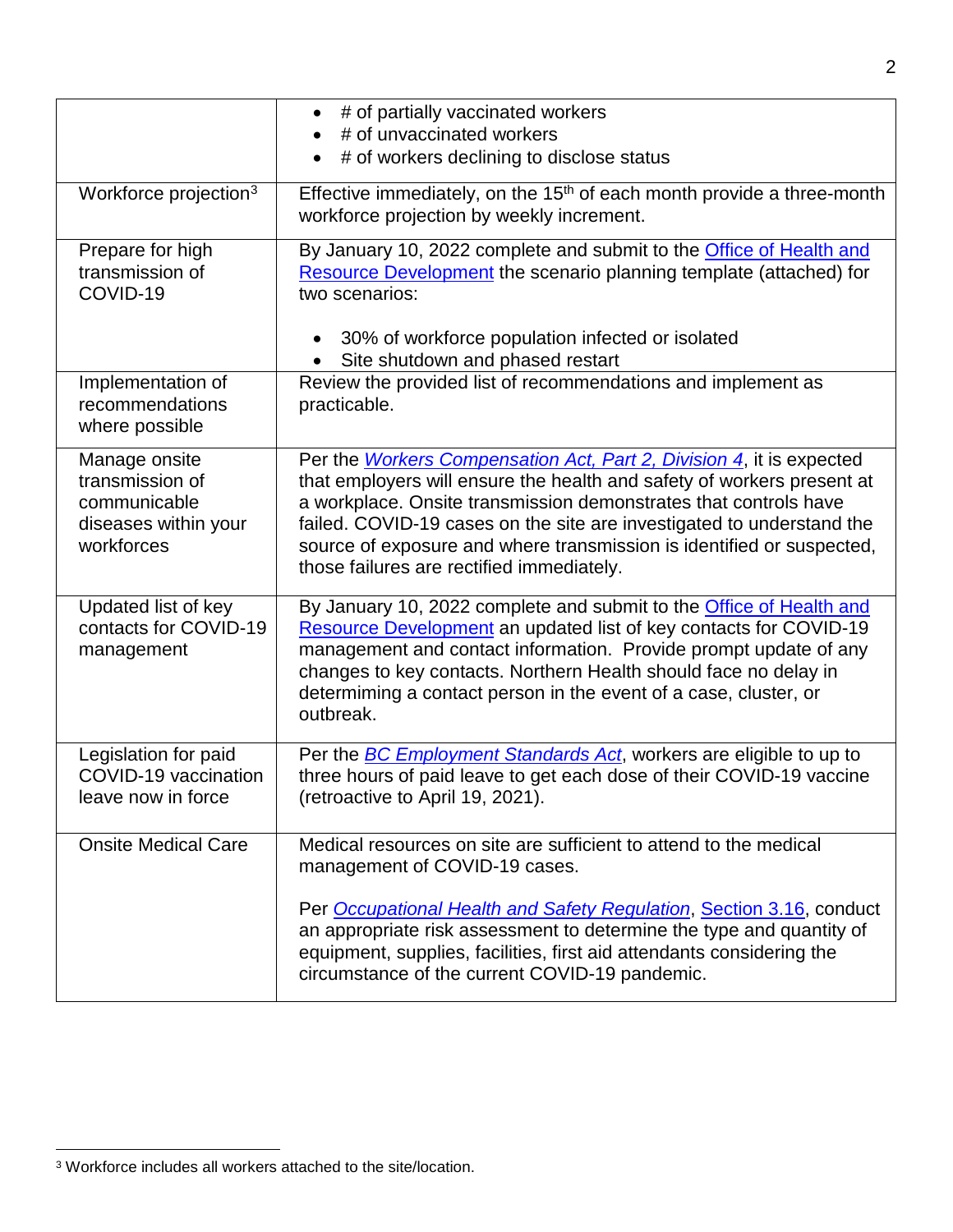| Medical service<br>provider versed in<br><b>Public Health</b><br>Communicable | Per the <i>Industrial Camps Order</i> , there must be available or ready<br>access to those required to support the public health management of<br>cases, clusters, and outbreaks.    |
|-------------------------------------------------------------------------------|---------------------------------------------------------------------------------------------------------------------------------------------------------------------------------------|
| Disease Management                                                            | Case and contact management to be completed per BCCDC<br>standards (Public Health Management of Cases and Contacts<br>Associated with Novel Coronavirus (COVID-19) in the Community). |

The following list of recommended measures are to be reviewed and implemented where possible.

| <b>Recommended</b><br><b>Measures</b> | <b>Considerations</b>                                                                                                                                                                                                                                                                                                                                                                                                                                                                                                                                                                                                                                                                                                                                                                                                                                                                                                                                                                                                                                                                                                                                                                                  |
|---------------------------------------|--------------------------------------------------------------------------------------------------------------------------------------------------------------------------------------------------------------------------------------------------------------------------------------------------------------------------------------------------------------------------------------------------------------------------------------------------------------------------------------------------------------------------------------------------------------------------------------------------------------------------------------------------------------------------------------------------------------------------------------------------------------------------------------------------------------------------------------------------------------------------------------------------------------------------------------------------------------------------------------------------------------------------------------------------------------------------------------------------------------------------------------------------------------------------------------------------------|
| Reduce<br>susceptible                 | Reduce population of workers susceptible to illness:                                                                                                                                                                                                                                                                                                                                                                                                                                                                                                                                                                                                                                                                                                                                                                                                                                                                                                                                                                                                                                                                                                                                                   |
| population                            | <b>Essential workers only</b><br>Minimize fly/drive-in/out<br>$\bullet$<br>Phase in workforce according to response capacity<br>$\bullet$<br>Limit the number of unimmunized workers staying in work camps<br>$\bullet$<br>and/or within your worker population by requiring workers to be fully<br>immunized with a completed schedule of a World Health Organization<br>COVID-19 vaccine, unless they have an exemption approved by a<br>medical service provider and valid in BC                                                                                                                                                                                                                                                                                                                                                                                                                                                                                                                                                                                                                                                                                                                    |
| Reduce infected<br>population         | Reduce population of ill workers:<br>Pre-screening of all workers<br>Routine screening of unvaccinated workers every 72 hours                                                                                                                                                                                                                                                                                                                                                                                                                                                                                                                                                                                                                                                                                                                                                                                                                                                                                                                                                                                                                                                                          |
| Reduce exposure<br>to illness         | Implement exposure reduction measures:<br>Offer onsite COVID-19 vaccination clinics for opportunistic<br>immunization of workers in work camps and/or on worksites, and/or<br>arrange incentives for workers to immunize, and/or identify and<br>reduce all barriers to workers' immunization<br>Identify and remove barriers to effective isolation by workers (e.g.,<br>$\bullet$<br>compensation, appropriate space, supportive isolation measures)<br>To the extent practical, reduce close contact with other persons by<br>$\bullet$<br>maintaining a two metre distance from other people<br>Implement use of work cohorts or work pods where practical.<br>Wear a face covering over the nose and mouth when at the workface,<br>$\bullet$<br>in indoor common areas including elevators, lobbies, hallways,<br>stairwells, bathrooms, kitchens, break rooms or meeting rooms, or<br>when in a vehicle or piece of equipment with another person for the<br>purpose of work<br>When in a vehicle with another person for the purpose of transport<br>between their accommodation and the worksite, whether in a vehicle<br>provided by the employer or a private vehicle, wear a face covering |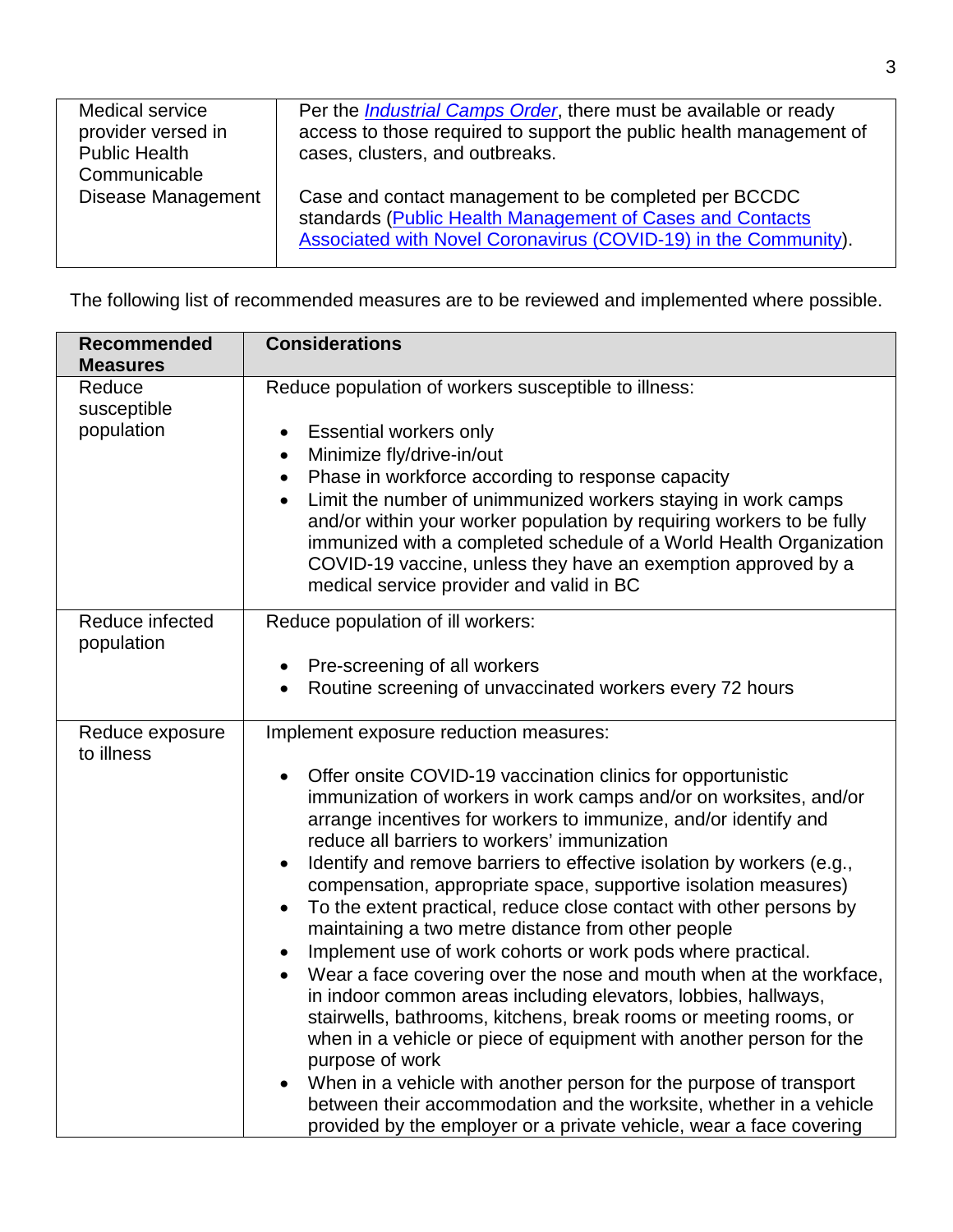|                 | Despite the face covering requirements above, workers are not<br>required to wear a face covering if any of the following applies:<br>o the worker is unable to put on or remove a face covering<br>without the assistance of another person;<br>the worker is unable to wear a face covering because of<br>$\circ$<br>a psychological, behavioural or health condition, or<br>a physical, cognitive or mental impairment;<br>п<br>the face covering is removed temporarily for the purpose<br>٠<br>of identifying the person;<br>the face covering is removed temporarily to<br>communicate with a person who is hearing impaired;<br>the person is receiving health care which requires the<br>п<br>person to remove the face covering. |
|-----------------|-------------------------------------------------------------------------------------------------------------------------------------------------------------------------------------------------------------------------------------------------------------------------------------------------------------------------------------------------------------------------------------------------------------------------------------------------------------------------------------------------------------------------------------------------------------------------------------------------------------------------------------------------------------------------------------------------------------------------------------------|
| Reduce          | Workers limit importation of illness to/from community:                                                                                                                                                                                                                                                                                                                                                                                                                                                                                                                                                                                                                                                                                   |
| importation of  |                                                                                                                                                                                                                                                                                                                                                                                                                                                                                                                                                                                                                                                                                                                                           |
| illness to/from | Extending work rotation to the extent possible                                                                                                                                                                                                                                                                                                                                                                                                                                                                                                                                                                                                                                                                                            |
| community       | Upon initial arrival at or return to camp must remain in camp when not<br>required at the worksite, and only leave camp in the case of a medical<br>emergency, or to attend a critical appointment, if it cannot be<br>postponed or cannot be held electronically.                                                                                                                                                                                                                                                                                                                                                                                                                                                                        |
|                 | In the event that they leave camp during their work rotation, after their<br>$\bullet$<br>arrival at or return to the camp after a break must comply with the<br>following conditions:                                                                                                                                                                                                                                                                                                                                                                                                                                                                                                                                                    |
|                 | a. notify the co-ordinator before they leave their accommodation<br>unless this is not possible due to the nature of the medical<br>emergency;                                                                                                                                                                                                                                                                                                                                                                                                                                                                                                                                                                                            |
|                 | b. maintain a distance of two metres from any person with whom<br>they are meeting, unless the person is a health care provider<br>who is providing them with care;                                                                                                                                                                                                                                                                                                                                                                                                                                                                                                                                                                       |
|                 | c. wear a face covering which covers their nose and mouth,<br>whenever in an interior setting or in a vehicle, unless the nature<br>of a medical emergency makes it difficult or impossible for<br>them to do so;                                                                                                                                                                                                                                                                                                                                                                                                                                                                                                                         |
|                 | d. if they develop symptoms of COVID-19 that require testing,<br>other than in the case of a medical emergency for which they<br>are receiving care, put a face covering over their nose and<br>mouth, return immediately to their accommodation at camp,                                                                                                                                                                                                                                                                                                                                                                                                                                                                                 |
|                 | while avoiding contact with others                                                                                                                                                                                                                                                                                                                                                                                                                                                                                                                                                                                                                                                                                                        |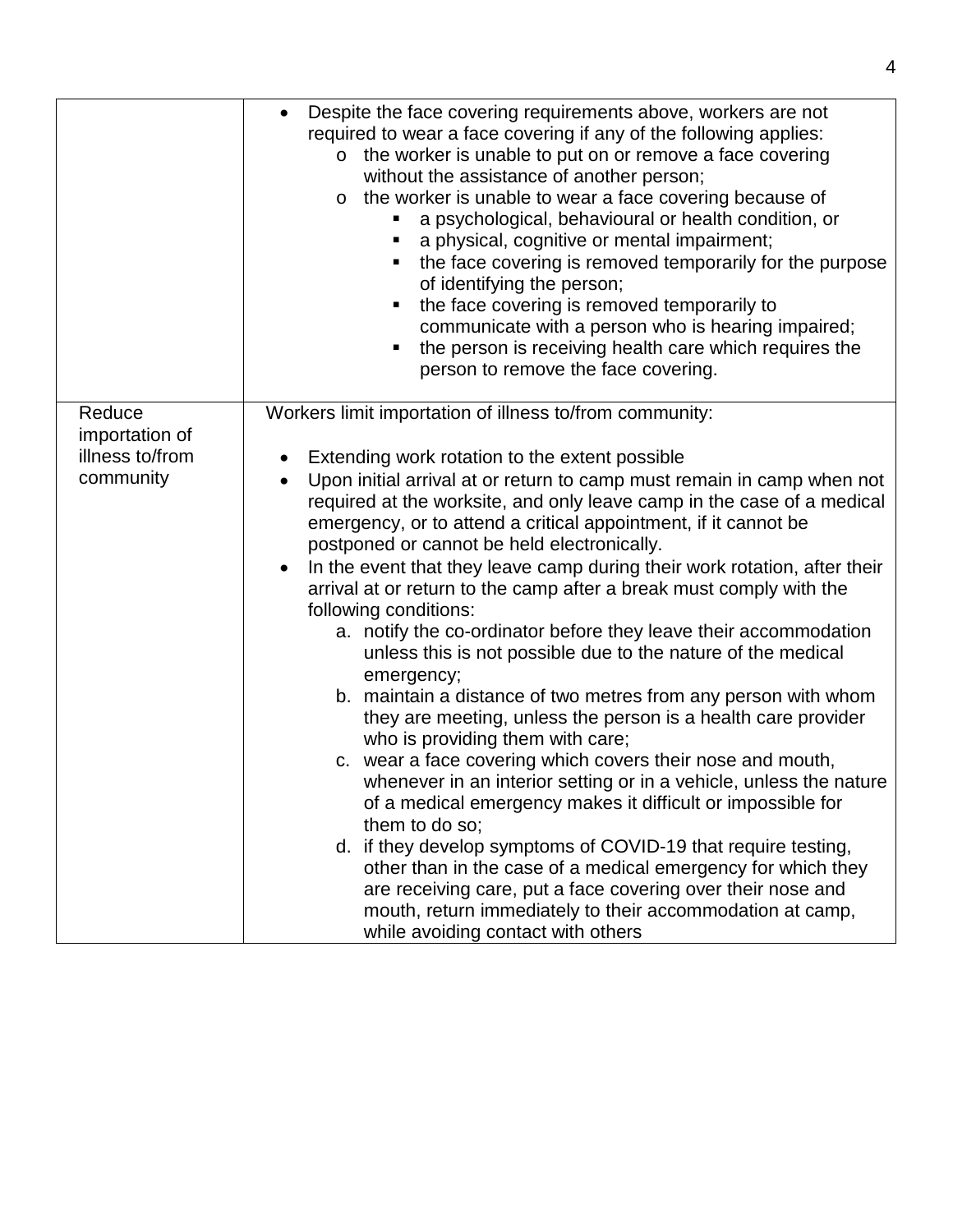| Reduce impact on<br>the health care<br>system | Reduce impact of cases, clusters, and outbreaks upon the health care<br>system by:                                                                      |
|-----------------------------------------------|---------------------------------------------------------------------------------------------------------------------------------------------------------|
|                                               | Developing scalable case and contact management resources<br>$\bullet$                                                                                  |
|                                               | Making health care access available to workers and employees onsite<br>$\bullet$<br>and at camp                                                         |
|                                               | Integrating medical service providers and their scopes of work across<br>$\bullet$<br>the project or operation; collaboration with the medical services |
|                                               | providers; and plan to ensure medical service providers remain up to<br>date on information and changes related to communicable disease                 |
|                                               | management.                                                                                                                                             |
|                                               | Accessing, communicating, and adapt plans and procedures based<br>$\bullet$                                                                             |
|                                               | on evidence-based and provincially-relevant COVID-19 information                                                                                        |
|                                               | Become familiar with the following evidence-based and publicly<br>$\bullet$<br>available COVID-19 information in the province of British Columbia:      |
|                                               | BCCDC COVID-19 Comparison App - compare COVID-19 in<br>$\circ$                                                                                          |
|                                               | BC to other Canadian and global jurisdictions                                                                                                           |
|                                               | BC COVID-19 Daily Dashboard - daily update on COVID-19<br>$\circ$                                                                                       |
|                                               | caess in BC and for regional health authorities                                                                                                         |
|                                               | o BC COVID-19 Weekly Variants Report - weekly report on                                                                                                 |
|                                               | variants of concern and interest in BC                                                                                                                  |
|                                               | o Additional resources listed below                                                                                                                     |

Should you have any questions please do not hesitate to contact Office of Health and Resource Development at [resource.development@northernhealth.ca.](mailto:resource.development@northernhealth.ca)

Sincerely,

ann

Dr. Jong Kim, MD, MSc, FRCPC Chief Medical Health Officer **Northern Health** 

Att: Appendix A: Additional Resources Scenario Planning Template

CC: Dr. Brian Emerson, A/Deputy Provincial Health Officer, Office of the Provincial Health **Officer** 

Jennifer Anthony, Director, Resource Development, Ministry of Energy, Mines and Low Carbon Innovation

Dr. Raina Fumerton, NW and a/NE Medical Health Officer

Dr. Trevor Corneil, Medical Health Officer

Chelan Zirul, Regional Manager, Health & Resource Development Doug Quibell, Regional Manager, Environmental Health & Tobacco Enforcement Denaige McDonnell, Regional Coordinator, COVID Immunization Program, Health & Resource Development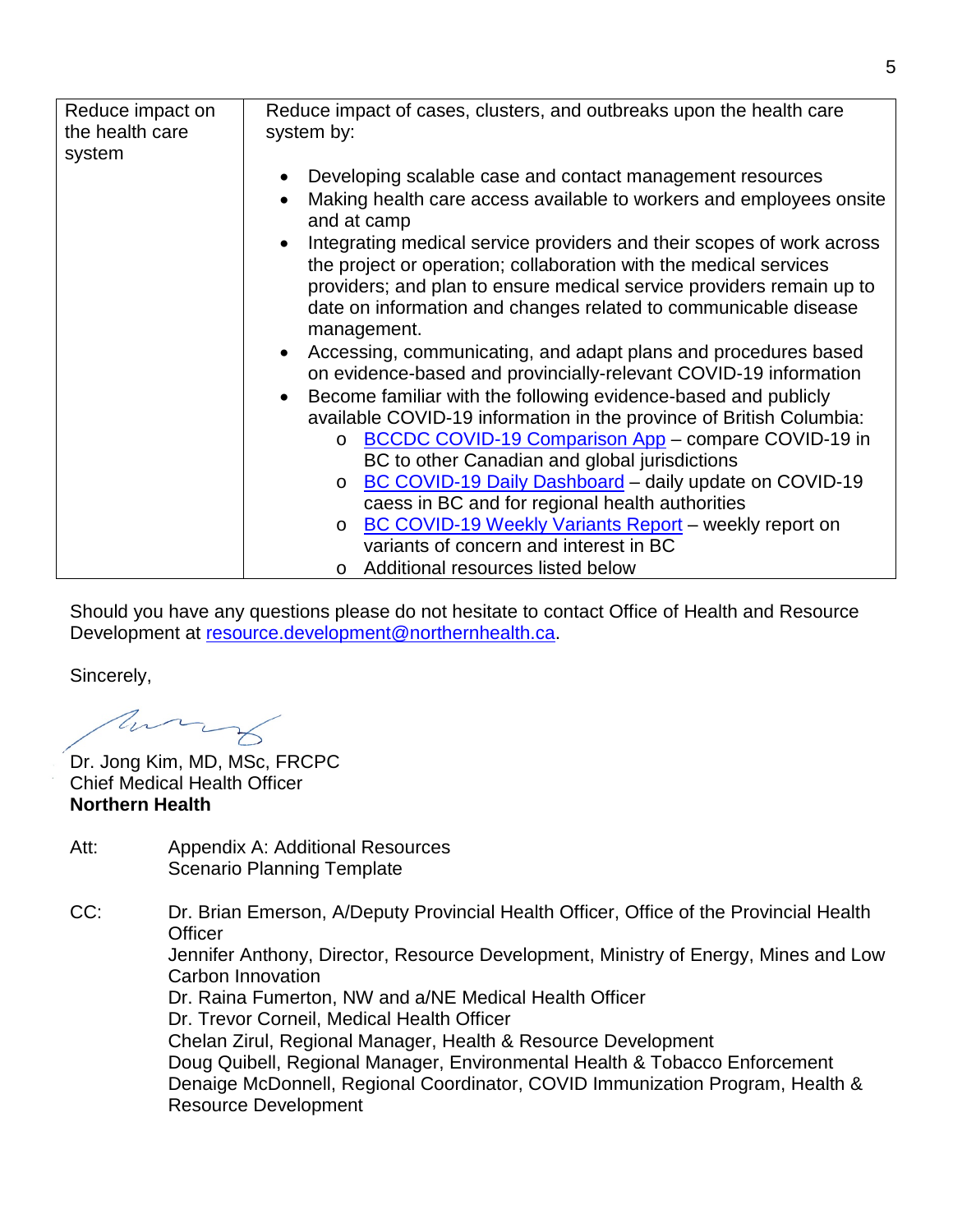#### **Appendix A: Additional Resources**

[BCCDC Public Health Management of COVID-19](http://www.bccdc.ca/health-professionals/clinical-resources/covid-19-care/public-health-management) - surveillance and guidance for public health management of COVID-19

**BCCDC Interim Guidance: Public Health Management of Cases and Contacts Associated with** [Novel Coronavirus \(COVID-19\) in the Community](http://www.bccdc.ca/resource-gallery/Documents/Guidelines%20and%20Forms/Guidelines%20and%20Manuals/Epid/CD%20Manual/Chapter%201%20-%20CDC/COVID-19_Public_Health_Guidance.pdf)

[Protecting Industrial Camp Workers, Contractors, and Employers Working in the Agricultural,](http://www.bccdc.ca/Health-Info-Site/Documents/COVID_public_guidance/All-sector-work-camps-guidance.pdf)  [Forestry, and Natural Resource Sectors During the COVID-19](http://www.bccdc.ca/Health-Info-Site/Documents/COVID_public_guidance/All-sector-work-camps-guidance.pdf) Pandemic (BCCDC)

[Northern Health Office of Health and Resource](https://www.northernhealth.ca/services/programs/office-health-and-resource-development#guidance-documents) Development COVID-19 Resources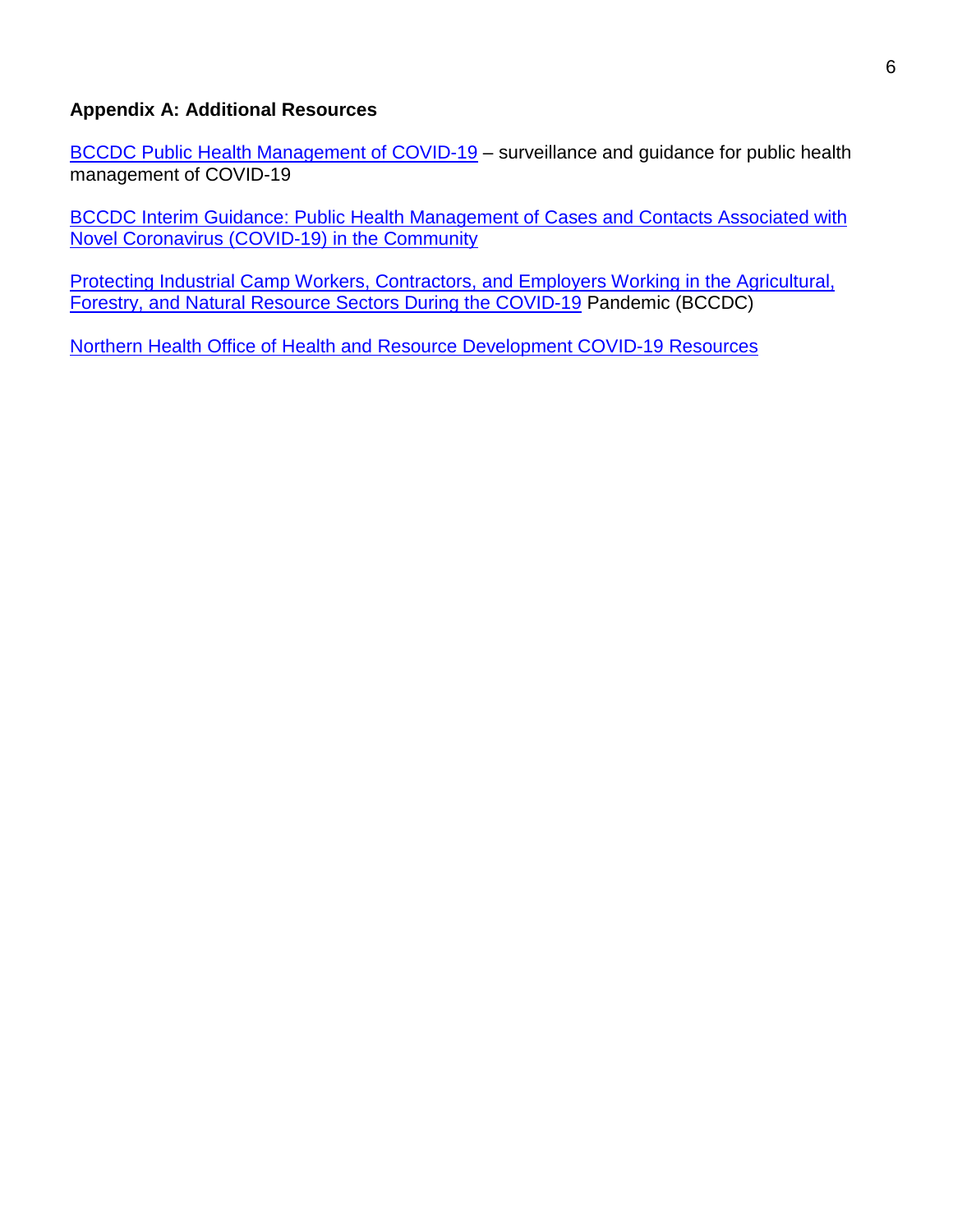This planning template includes two scenarios. Scenario 1 requires a written response to each of the items. While complete information is expected, brevity is appreciated and response should not exceed 5 pages. Scenario 2 requires an attestation from senior leadership within your organization. It is expected that internal reviews are sufficient for preparation in the event of a closure order.

# **Scenario 1: 30% of Workforce is Affected by Illness or Isolation**

Detail the planned approach for management of Scenario 1 using the five areas of control outlined below. Assume workforce is impacted equally (e.g., include medical personnel, camp staff, janitorial staff, etc.).

### **1. Reduce Susceptible Population**

Describe all efforts to reduce the population of workers susceptible to illness, including:

- a) Essential workforce only
- b) Minimized fly/drive-in/out
- c) Limit the number of unimmunized workers staying in work camps and/or on work sites by requiring workers to be fully immunized with at least two doses of World Health Organization COVID-19 vaccine, unless they have an exemption approved by a medical service provider and valid in BC
- d) Other measures supporting reduction of susceptible population

### **2. Reduce Infected Population**

Describe all efforts to reduce ill workers at the worksite and work accommodation:

- a) Pre-screening of workers
- b) Routine screening of unvaccinated workers
- c) Routine screening of vaccinated workers
- d) Exit screening of workers
- e) Structure of point of care testing (DAP accredited, PHSA program, etc.)
- f) Other measures supporting reduction of infected population

### **3. Reduce Exposure to Illness**

Describe all efforts to reduce exposure to illness at the worksite and work accommodation:

- a) Infection prevention and control measures, per WSBC hierarchy of control
- b) Sick and/or isolation pay policies
- c) Transportation protocols
- d) Vaccination clinic offerings (onsite, local clinic location and transportation, etc.)

# **4. Reduce Importation of Illness to/from Community**

Outline the policies and procedures in place to reduce importation of illness to/from community:

- a) Extended work rotation
- b) Worker movement limited to camp only
- c) Management of workers who must leave camp
- d) Transportation plan for movement of ill worker(s)

# **5. Reduce Impact on the Health Care System**

Describe how the impact of cases, cluster, and outbreaks upon the health care system will be minimized:

- a) Provide details on the site's capacity to medically manage COVID-19 cases, including daily health checks of isolated individuals.
- b) Provide details on the scalable case and contact management resources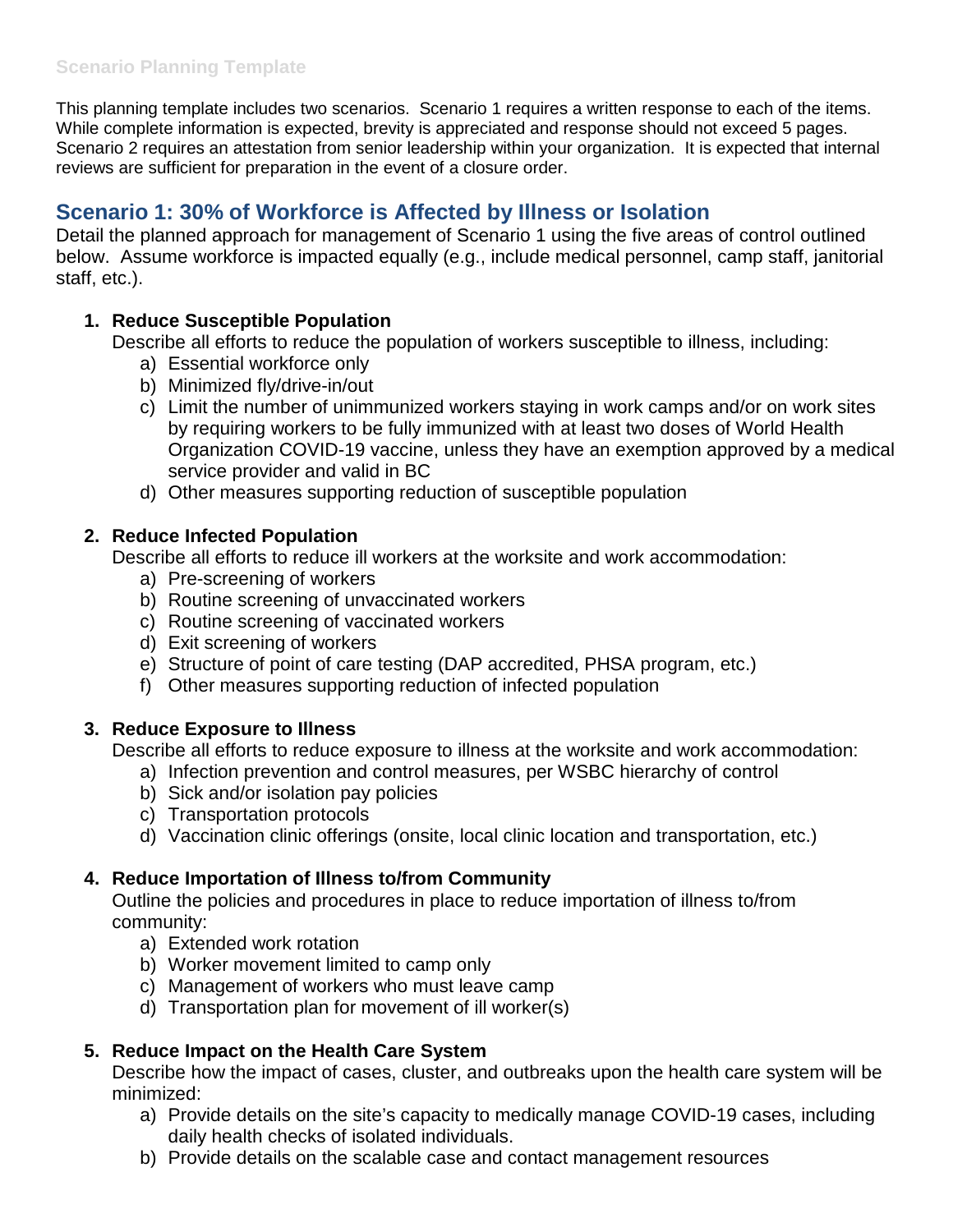- c) Provide details on what health care access will be available to workforce.
- d) Provide details on how support services such as food service, care attendants, and janitorial staff will be adapted to support scenario.
- e) Describe how notification of cases, clusters, and outbreaks will be provided to Northern Health.
- f) Indicate the maximum number of personnel who can be safely isolated with consideration of health care provision, daily wellness checks, food and personal care service, housekeeping, and other critical services required for safe isolation. What happens in the event you exceed your current isolation capacity?
- g) Describe how support of a medical service provider familiar with British Columbia's public health system will be utilized during response.
	- 1. Provide details on integration of medical service providers across the project or operation
	- 2. Describe how collaboration between contracted medical service providers will be ensured.
	- 3. Explain how medical service providers will be kept up to date on information and changes related to commicable disease management.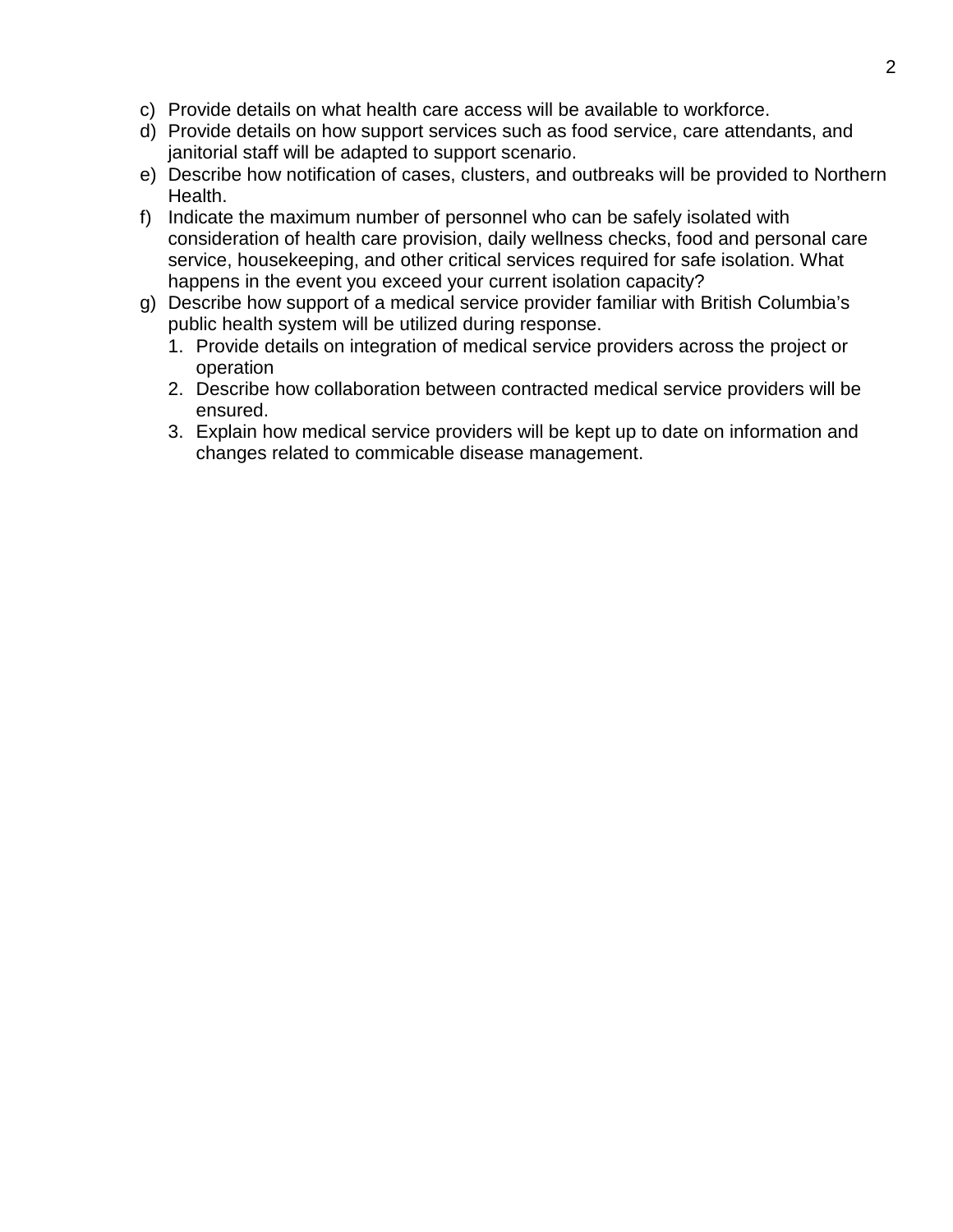# **Scenario 2: Site Shutdown and Phased Restart**

Plan the approach for management of Scenario 2 in which the site, or work undertaken on the site, in full or in part, must be shut down and restart will be phased. Senior Leadership within the organization to complete the Letter of Attestation.

### **1. Activity Planning**

- a. Major activities planned through March 31, 2022
	- i. Type of activity
	- ii. Dates of activity
	- iii. Number of personnel required
- b. Critical work activities through March 31, 2022 (e.g., due to government order)
	- i. Type of activity
	- ii. Dates of activity
	- iii. Number of personnel required

### **2. Approach to Worksite Closure**

- a. Determination of essential workers and function and role of essential workforce, including number of personnel in each group
- b. Demobilization of Workers
	- i. Infected or exposed
	- ii. No known exposure
- c. Workforce demobilization schedule
	- i. Destination
	- ii. Transport method

### **3. Restarting the Worksite**

- a. Schedule and duration of restart
- b. Workforce mobilization
	- i. Transportation (private/public, mode, key controls for movement of workers, etc.)
	- ii. Location where workers will be mobilizing from
- c. Screening requirements
- d. Indicators to be used to determine the pace of restart in line with expectations for management of risk using the five areas of control.